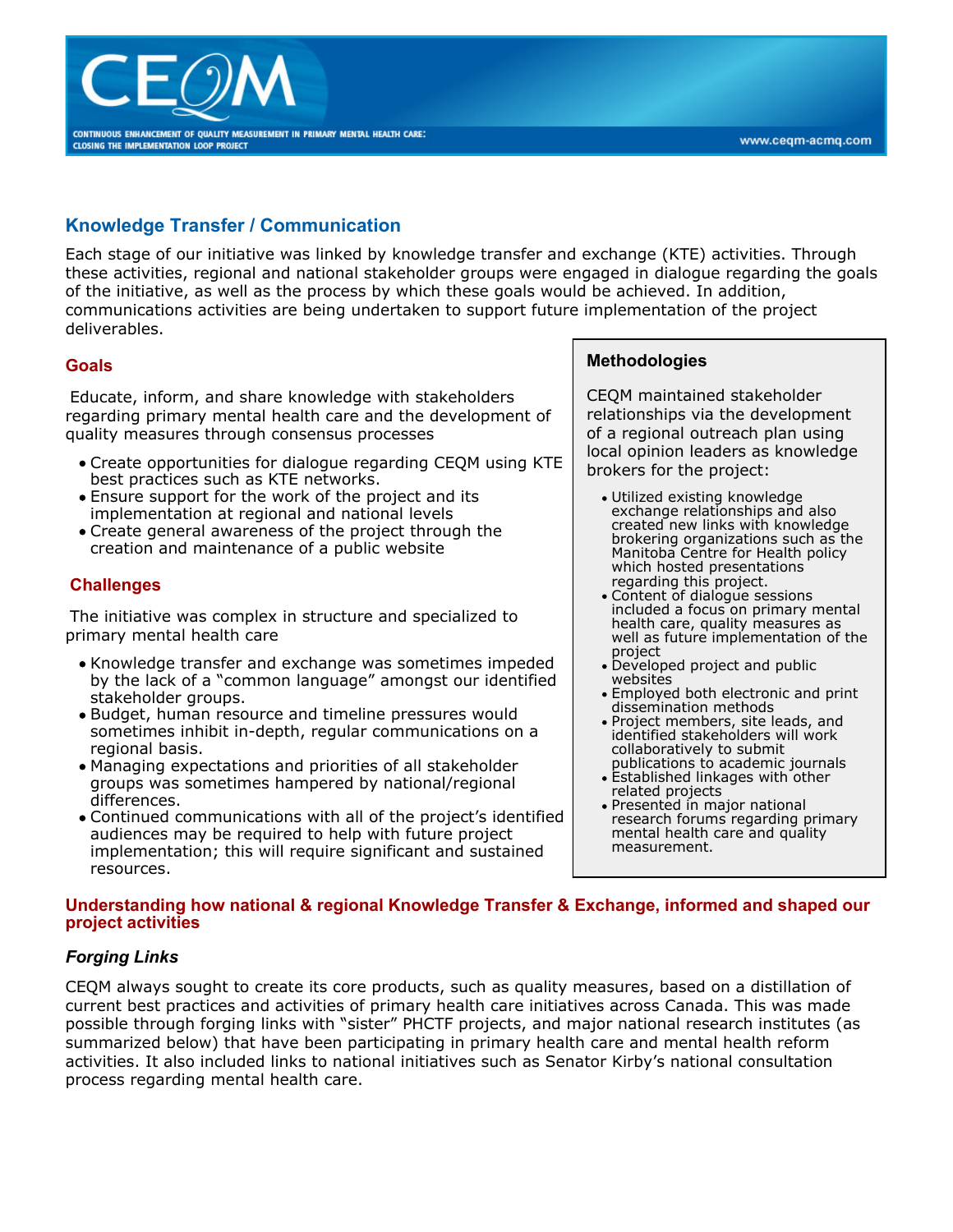

#### *Summary of key linkages:*

- The Canadian Institute for Health Information (CIHI),
- The Canadian Health Services Research Foundation (CHSRF) ,
- The Saskatchewan Health Quality Council
- The Centre for Addiction and Mental Health
	- The Canadian Collaborative Mental Health Initiative (CCMHI),
	- The Winnipeg Regional Health Authority
	- The Manitoba Centre for Health Policy.
	- UBC Centre for Health Services and Policy Research (CHSPR) Primary Health Care Logic Model project.

www.cegm-acmg.com

#### *Maintaining Dialogue and Feedback loops*

Our use of KTE and consensus building between diverse groups of stakeholders helped maintain a dialogue over a three year span which in turn helped improve the project. From this dialogue we also learned how the project could be implemented locally and we were able to assume a "knowledge broker" role, sharing knowledge about projects in primary health care from coast to coast. These dissemination activities should increase uptake of the final results of the initiative across Canada. If this knowledge exchange process continues to be supported, it should allow for an enhanced degree of inter-regional collaboration on future health system reform.

#### *Consumer/consumer advocates included in our research and dissemination*

Our dissemination activities made a concerted effort to include consumer/people living with mental illness/ user perspectives. We had a high rate of participation from these stakeholders in our surveys and focus groups. Amongst these groups, our emphasis on primary mental health care was seen as both unique and very much needed. We heard that stakeholders appreciated the opportunity to be involved in the shape of the research and were interested in seeing our findings used.

#### *A focus on regional and national knowledge exchanges*

At the regional level, KTE sessions occurred in a variety of formats such as:

- contributing to the agenda of existing regional organization/association meetings;
- informal networking at relevant meetings, conferences or events;
- Dialogue with individuals or small groups at regionally-based academic centres.
- On-line information sessions using web based and telephone conferences.

#### **National Knowledge Transfer & Exchange**

At the National level, an overview of the project and results from the first survey were presented in a series of KTE events across Canada with multi-stakeholder participants. These sessions provided an overview of the project, opportunities for discussion and dialogue (including capturing of stakeholder feedback) and distribution of communication collateral (project brochures).

#### *Capitalizing upon KTE activities: A KTE network*

We sought a commitment from individuals in national and regional KTE forums regarding participation in a national PMHC measurement KTE Network. To date, approximately 270 individuals with representation from every province and territory have agreed to participate. This potential network would be a first step in fostering continued pan-Canadian collaboration regarding implementation of PMHC quality measures.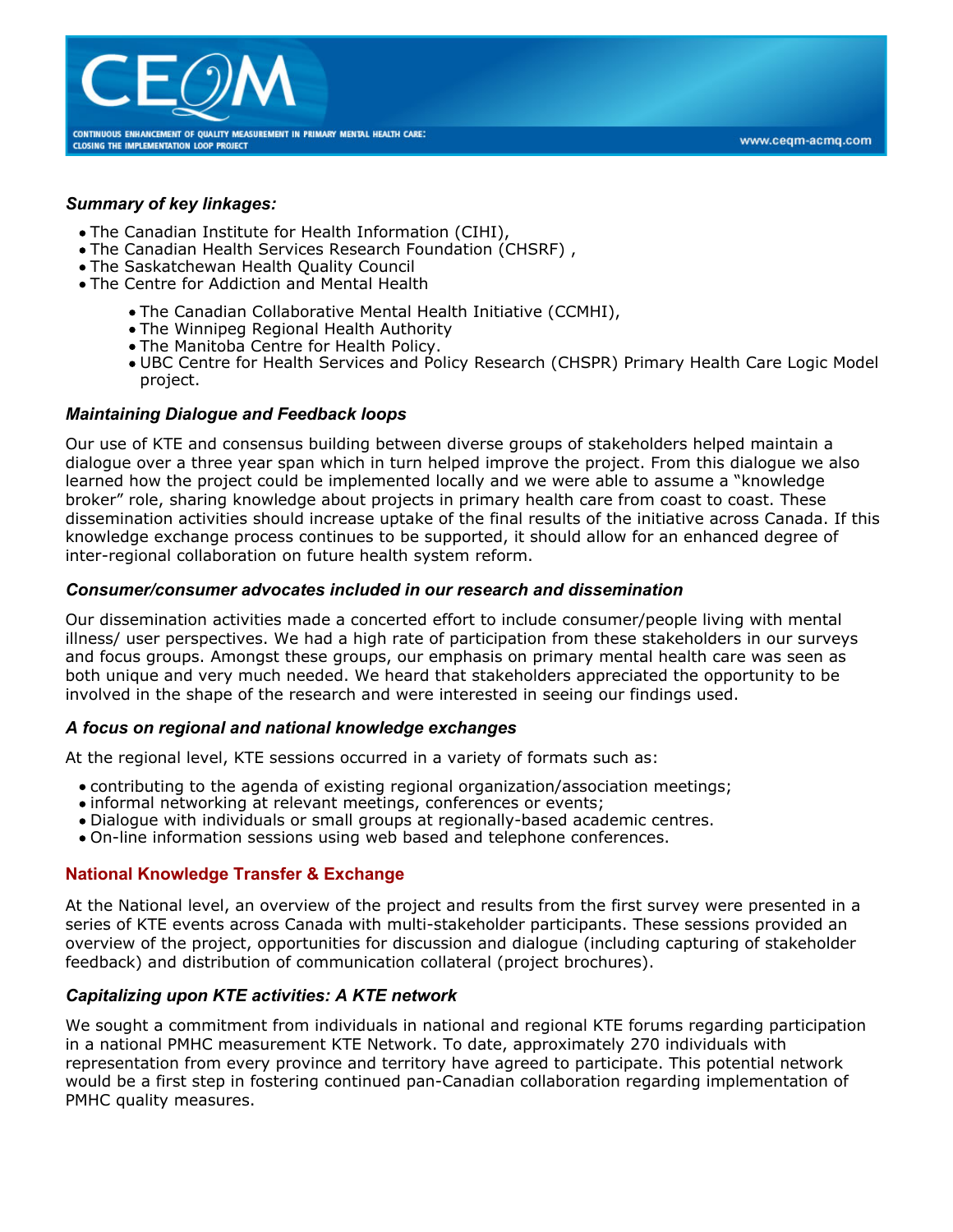

## *Summary of National KTE events:*

|                    | September 24, 2004 The Centre for Addictions and Mental Health in Toronto, ON                                                                                                    |
|--------------------|----------------------------------------------------------------------------------------------------------------------------------------------------------------------------------|
| September 24, 2004 | Ontario Ministry of Health, ON                                                                                                                                                   |
| November 22, 2004  | The Federal/Provincial/Territorial Mental Health Advisory Network in Toronto,<br><b>ON</b>                                                                                       |
| March 17, 2005     | Health Quality Council of Saskatchewan in Saskatoon, SK                                                                                                                          |
| March 23-24, 2005  | Key Regional Stakeholders in Quebec City and Montreal, PQ                                                                                                                        |
| March 23-24, 2005  | Public Health Agency of Canada (PHAC) Mental Health Surveillance<br>Workshops in Ottawa, ON                                                                                      |
| April 6-7, 2005    | Health Canada presentations, including PHAC, PHCTF, and FNIHB in Ottawa,<br><b>ON</b>                                                                                            |
| April 11-12, 2005  | The Canadian Health Service Research Foundation (CHSRF) National<br>Workshop on Primary Health Care in Vancouver, BC                                                             |
| May 18-19, 2005    | Canadian Institute for Health Information (CIHI) Conference on Primary<br>Health Care Indicators in Toronto, ON                                                                  |
| June 10-13, 2005   | 6th Annual Shared Care Conference in Ottawa, ON                                                                                                                                  |
| June 15, 2005      | Manitoba Centre for Health Policy in Winnipeg, MN                                                                                                                                |
| September 18, 2005 | Presentation of the project's Stage 2 best practices at the International<br>Conferences on the Scientific Basis of Health Services (ICSBHS) in Montreal,<br>PQ                  |
| December 7, 2005   | National KTE Event, Toronto, ON                                                                                                                                                  |
| February 2006      | Research work on facilitators and barriers to implementing quality<br>measurement in primary mental health care presented at the Primary Care<br>Conference held in Calgary, AB. |
| May 1, 2006        | Preliminary Final Results presented at Shared Care Conference, Calgary, AB.                                                                                                      |
| September 1, 2006  | KTE events, Toronto ON and other ON sites, including Sudbury and<br>Peterbourough                                                                                                |
| September 13, 2006 | Québec KTE event with 43 stakeholders                                                                                                                                            |
| September 2006     | Final Results and launch of Quality Measures Database presented at the<br>Primary Health Care Symposium, CHSRF, Vancouver, BC.                                                   |
|                    |                                                                                                                                                                                  |